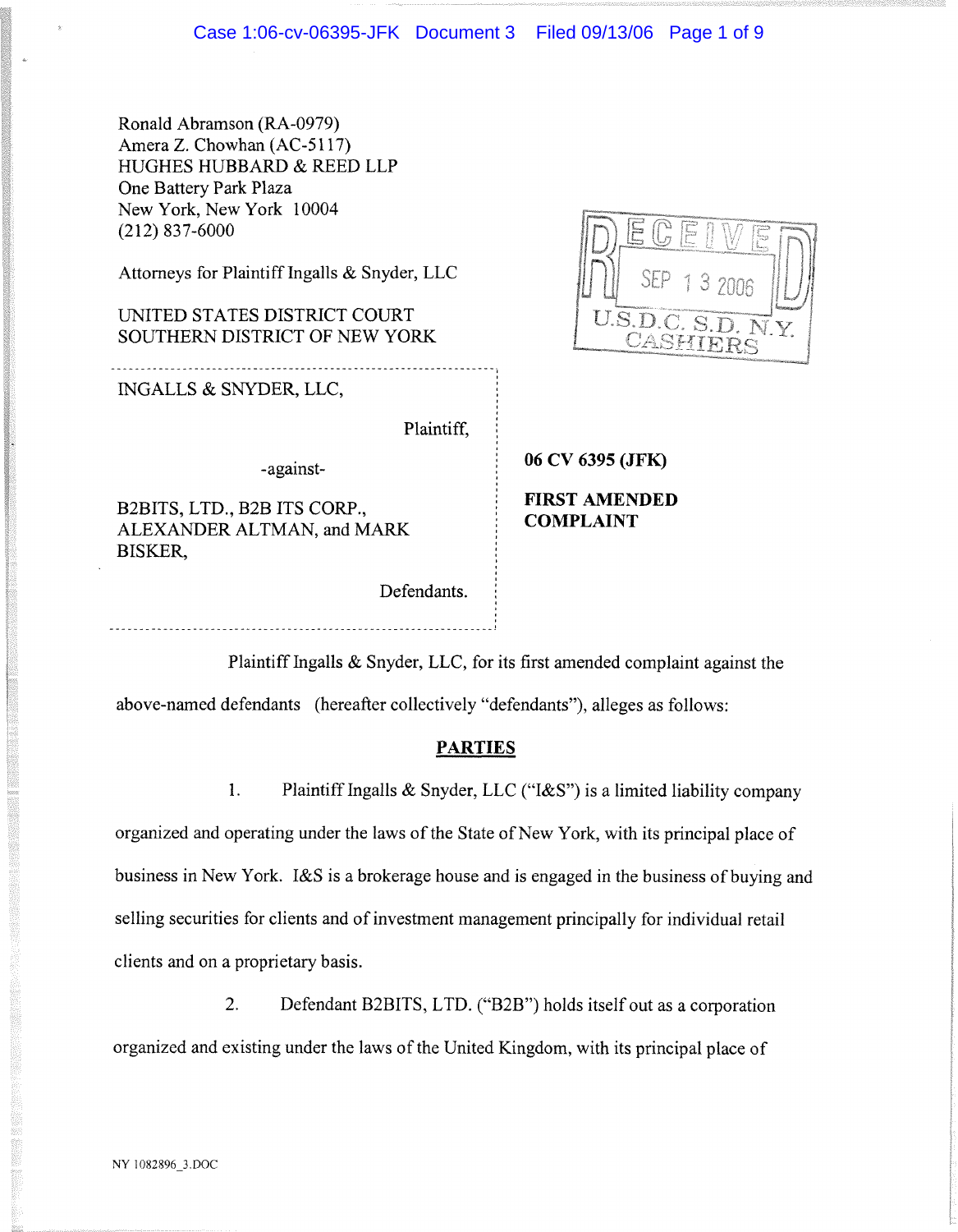## Case 1:06-cv-06395-JFK Document 3 Filed 09/13/06 Page 2 of 9

business in London, England. Upon information and belief, B2B engages in the activity of software development.

3. Upon information and belief, defendant B2B ITS Corp. ("B2B ITS") is a corporation organized and operating under the laws of the State of Delaware, with its principal place of business in Connecticut or New Jersey. Upon information and belief, B2B ITS engages in the activity of software development and is operated by the same individuals who have operated B2B. Upon information and belief, the names of B2B and B2B ITS have been used interchangeably and the business of B2B and B2B ITS is the same.

4. Upon information and belief, defendant Alexander Altman ("Altman") holds himself out as the chairman and/or president of B2B ITS and is a resident of the State of New York. Upon information and belief, Altman has also been an officer and financer of B2B.

5. Upon information and belief, defendant Mark Bisker ("Bisker") holds himself out as the Chief Executive Officer of B2B ITS and the Managing Director of B2B, and is an individual residing in the State of New Jersey.

6. On information and belief, B2B and B2B ITS have no substantial assets; their operating personnel consist of computer programmers in the Ukraine; and B2B and B2B ITS are essentially judgment-proof.

7. On information and belief, B2B and B2B ITS lack separate corporate personalities and property and serve as mere alter egos of defendants Altman and Bisker.

#### **JURISDICTION AND** VENUE

8. Subject matter jurisdiction of this action is based on 28 U.S.C. § 1331, in that the matter arises under the laws of the United States. This Court has subject matter

 $\overline{2}$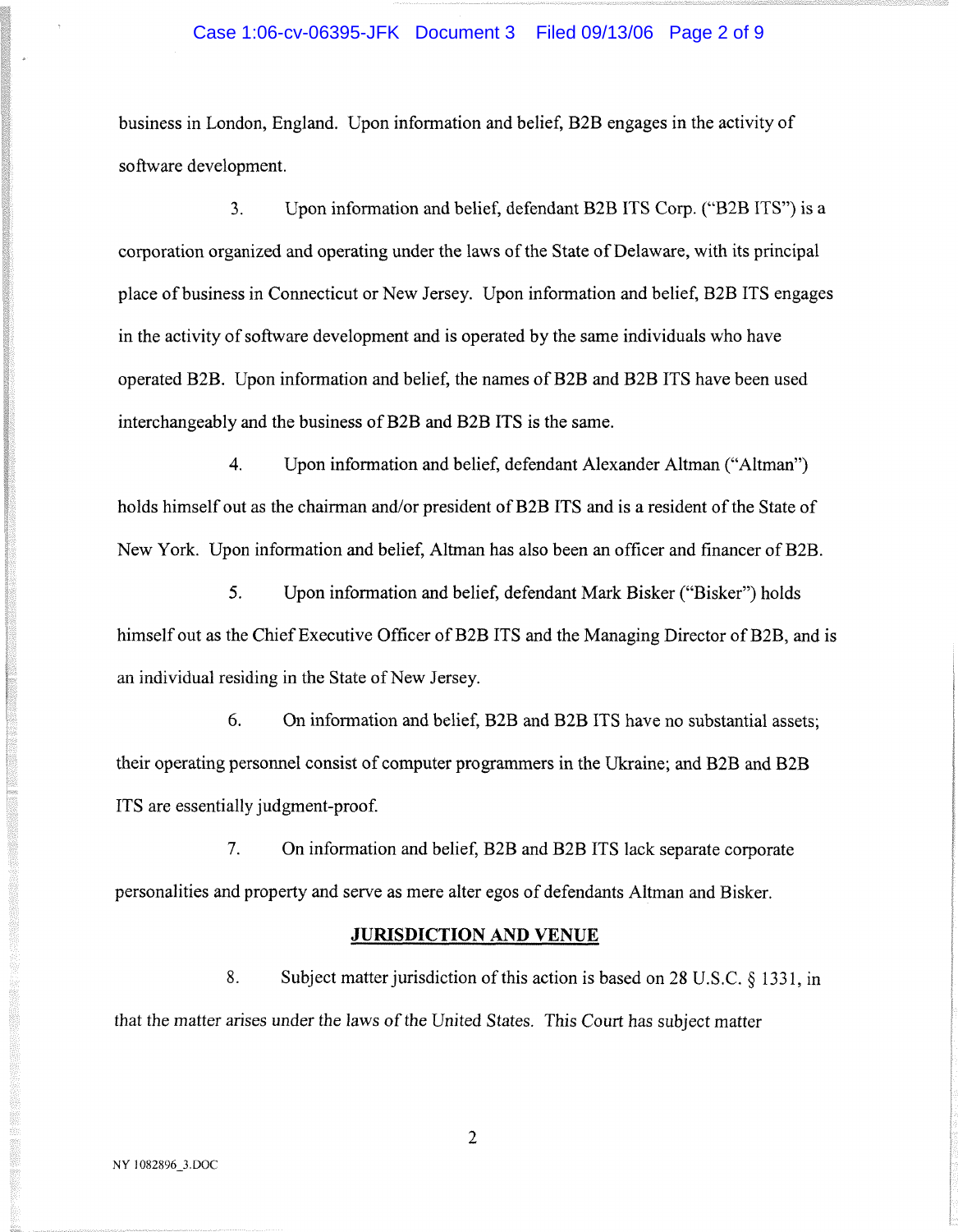### Case 1:06-cv-06395-JFK Document 3 Filed 09/13/06 Page 3 of 9

jurisdiction over the state law claims pursuant to 28 U.S.C.  $\S$  1367(a) and the doctrines of pendent and supplemental jurisdiction.

9. Venue is proper in this District under 28 U.S.C. § 1391, because the events that are the subject of this suit occurred in this District.

## **FACTUAL ALLEGATIONS**

10. On or about September 1, 2003, I&S and B2B entered into a software development agreement under which B2B agreed to write a software program for the order management system for fixed income securities, a program known as "Pink" ("Pink Agreement"). The Pink Agreement provides that I&S would pay \$240,000 for the development of the product.

11. On or about July 21, 2004, B2B and I&S entered into a software development agreement under which B2B agreed to write a software program for the order management of equity securities, a program known as "Blue" ("Blue Agreement"). The Blue Agreement provides that I&S would pay \$350,000 for the development of the product.

12. In the Blue Agreement and the Pink Agreement, B2B stated that was a "company duly organized and validly existing under the laws of England." Upon information and belief, no company under that name is currently incorporated in the United Kingdom. More recently, invoices sent to I&S pursuant to the Blue and Pink Agreements were sent from "B2B ITS Corp."

13. Under both the Blue Agreement and the Pink Agreement, I&S owns all proprietary rights in the respective software products, including all intellectual property rights. The consideration for I&S's acquisition of these rights has been paid to defendants in full.

 $\overline{3}$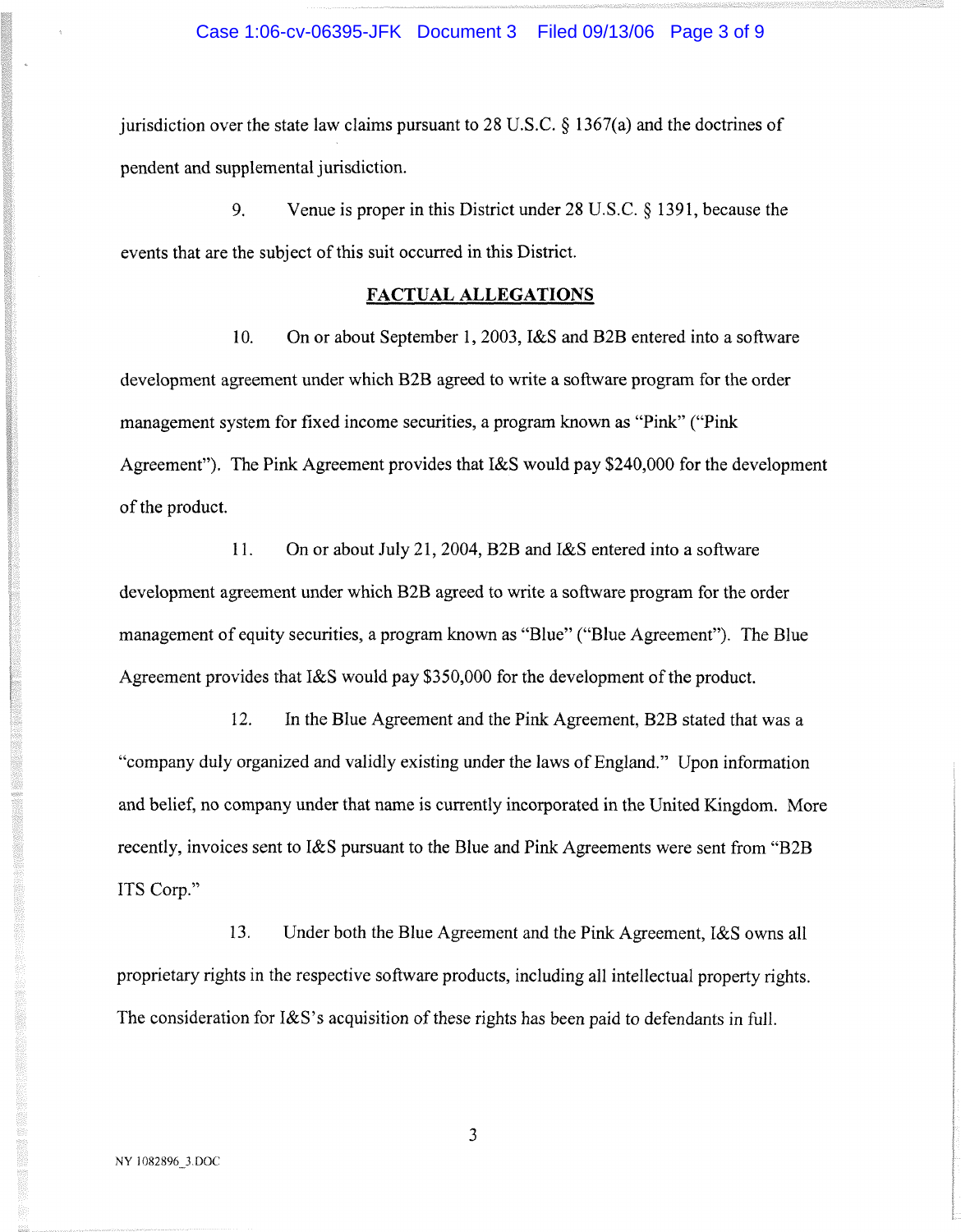### Case 1:06-cv-06395-JFK Document 3 Filed 09/13/06 Page 4 of 9

14. The Blue and Pink programs were implemented by defendants in a manner such that they require use of additional, specific software known as a "fix engine" (hereafter "B2B Fix Engine") which B2B, or alternatively, B2B ITS, alleges it owns. In general, the type of software known as a "fix engine" is commonly available, but the way that defendants wrote the Pink and Blue programs allows Blue and Pink to operate only using the B2B Fix Engine. Without use of the B2B Fix Engine, the Pink and Blue programs will not operate in a useful manner.

15. Pursuant to the respective agreements for the Pink and Blue systems, defendants granted I&S a license to use the B2B Fix Engine in connection with the Blue and Pink programs. Said license was perpetual in duration. In connection therewith, defendants provided I&S with license keys for the B2B Fix Engine.

16. I&S has installed the Blue and Pink programs into its systems used to conduct its everyday business, located in its offices in New York, New York. The Pink and Blue Programs are currently used to provide business-critical computer functions to I&S which I&S depends upon in the operation of its business.

17. hi or around July 2006, defendants made unauthorized and illegal remote entry into I&S's computer systems and/or exceeded their authorization to access such systems and, during the course thereof, copied confidential data and made unauthorized alterations to the data on said systems, including the alteration of the license keys for the B2B Fix Engine so as to cause them to expire after approximately ten days, thereby causing substantial damage to I&S. Said entry, copying of information and alteration of data were criminal acts in violation of 18 U.S.C.  $\delta$  1030 and subsections thereof including without limitation subsection (a)(5)(B)(i).

 $\overline{4}$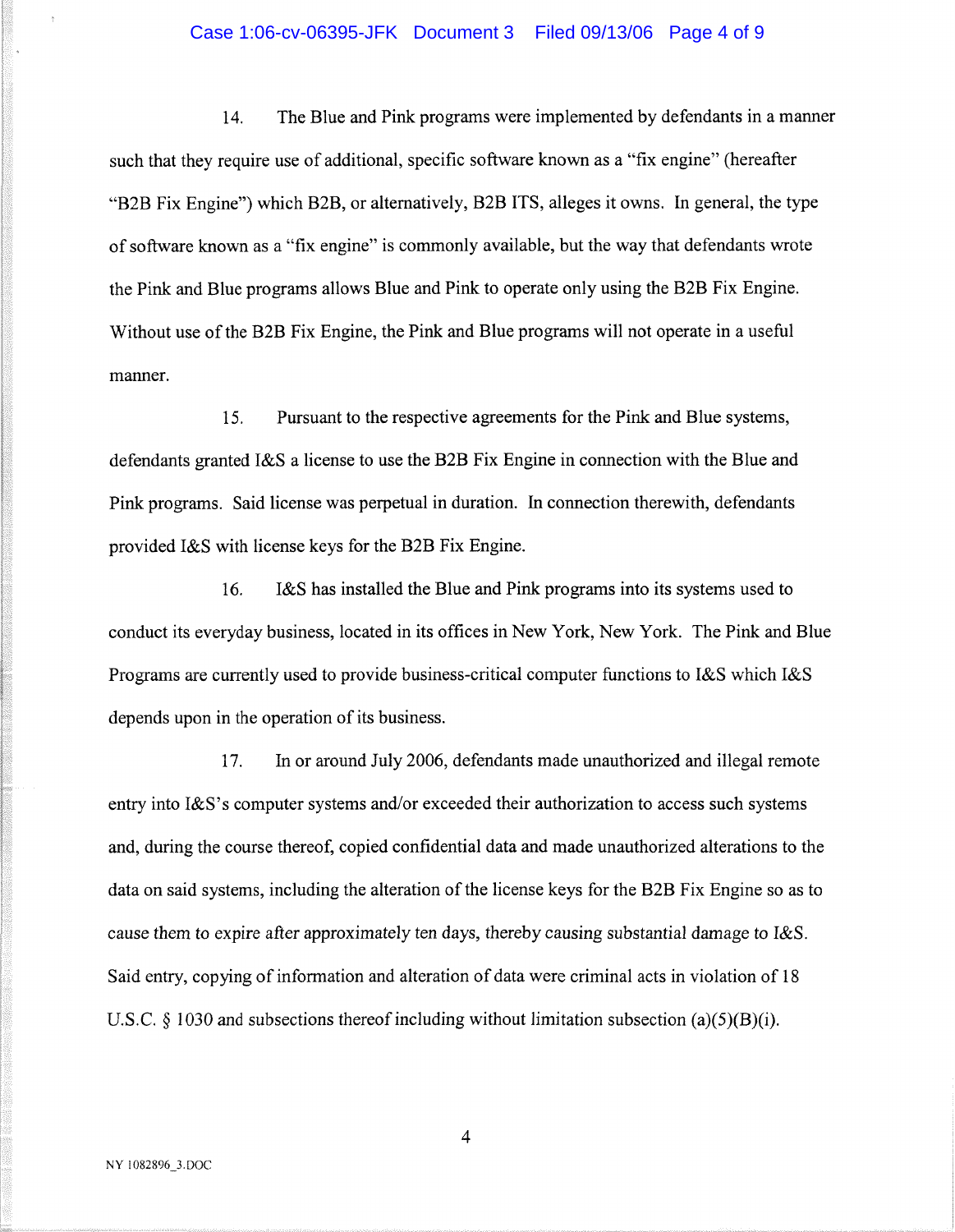## Case 1:06-cv-06395-JFK Document 3 Filed 09/13/06 Page 5 of 9

18. When confronted by a representative of I&S about the break in and tampering with the license keys, Altman admitted that defendants had entered I&S's computer system and altered the license keys to the B2B Fix Engine.

19. After making said unauthorized intrusion and alteration, defendants thereupon threatened I&S with the imminent cutoff of the use of the Pink and Blue software that I&S had purchased and was using to conduct its business, and attempted to use the impending cutoff that defendants had unlawfully brought about as leverage to extort additional monies from I&S. Defendants continue to seek such extortionate payment from I&S.

20. Defendants have threatened, and continue to threaten, that unless I&S accedes to defendants' demands for additional payment and renegotiation of the parties' agreements, it will deprive I&S of the use of the Pink and Blue systems.

21. The inability to use the Pink and Blue programs will damage I&S irreparably.

22. During a September 7, 2006 telephone call with an I&S representative, Altman informed I&S that during the course of defendants' unauthorized access of I&S's computer systems, defendants had also copied confidential customer data of I&S. Altman threatened that unless I&S met defendants' demand for payment, defendants would use such data in a manner detrimental to I&S.

## **FIRST** CAUSE **OF ACTION: COMPUTER FRAUD**

23. I&S repeats and realleges the allegations contained in paragraphs 1 through 22 as if fully set forth herein.

5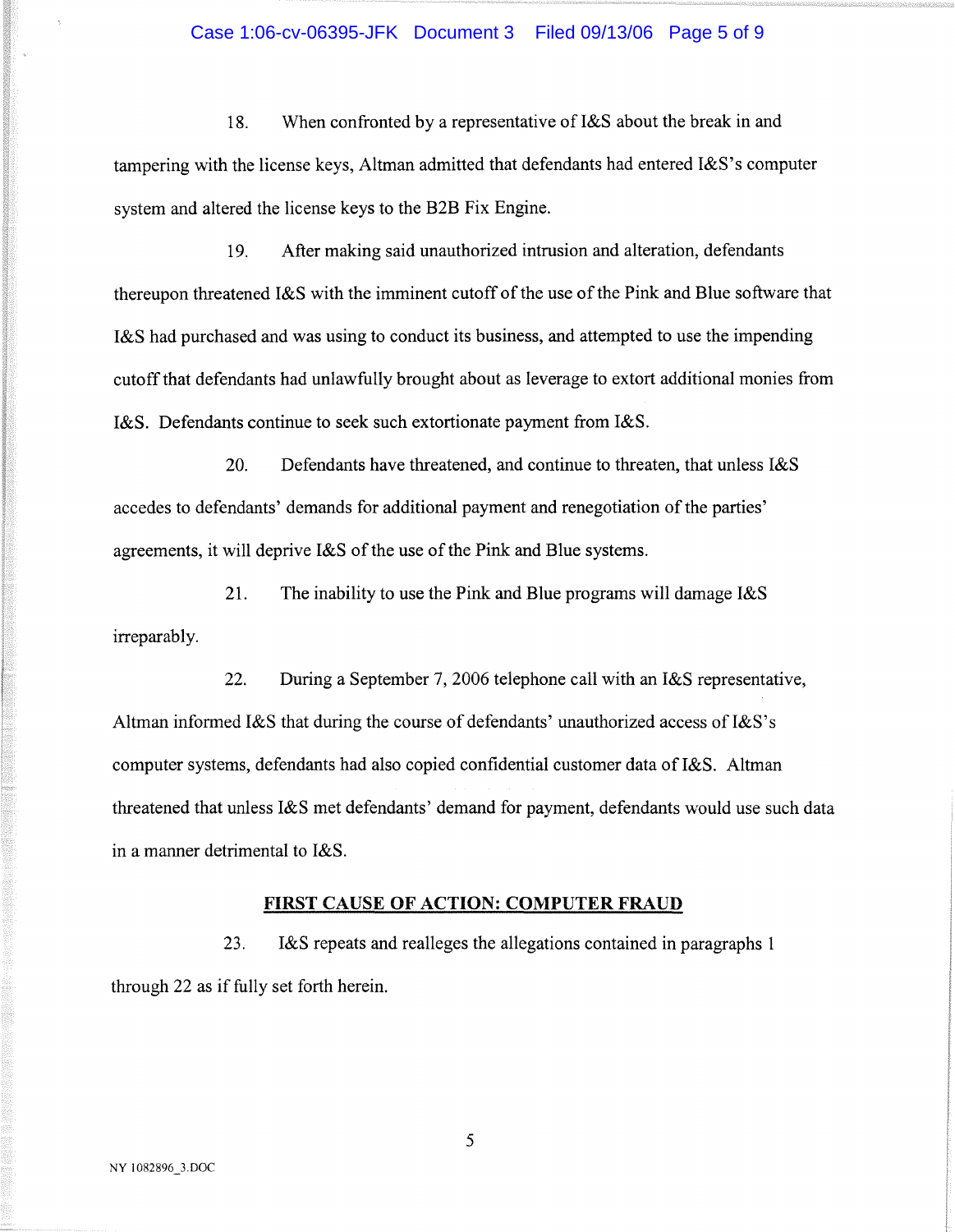#### Case 1:06-cv-06395-JFK Document 3 Filed 09/13/06 Page 6 of 9

24. Defendants made intentional and unauthorized remote entry into  $1\&S$ 's computer system or intentionally exceeded their authorized access, in violation of 18 U.S.C. § 1030.

25. By means of their unauthorized access, defendants, with malicious intent, made changes to the license keys to the B2B Fix Engine, with the intent of destroying I&S's ability to continue to use its Pink and Blue systems, as well as obtained  $1\&S$ 's confidential client data.

26. Defendants' actions have impaired the integrity and availability of I&S's data, programs, systems and/or information.

27. Defendants thereafter attempted to extort money from I&S in exchange for providing extended license keys and in exchange for not making use of I&S's confidential client data to harm I&S.

28. Defendants'unauthorized access into I&S's computer systems has damaged I&S in an amount substantially in excess of the \$5,000 minimum amount required by 18 U.S.C. § 1030(a)(5)(B)(i) and threatens further substantial and irreparable injury.

# **SECOND** CAUSE **OF ACTION: INJUNCTIVE RELIEF**

29. I&S repeats and realleges the allegations contained in paragraphs 1 through 28 as if fully set forth herein.

30. Defendants have breached their contractual obligation to provide I&S with licenses for the B2B Fix Engine and has illegally broken into I&S's systems to tamper with the B2B Fix Engine license keys with the intent to render such licenses as I&S did have for the B2B Fix Engine nonfunctional, manifesting an intent to deprive I&S of the use of the B2B Fix Engine and to interfere with I&S's use thereof to which it is contractually entitled.

6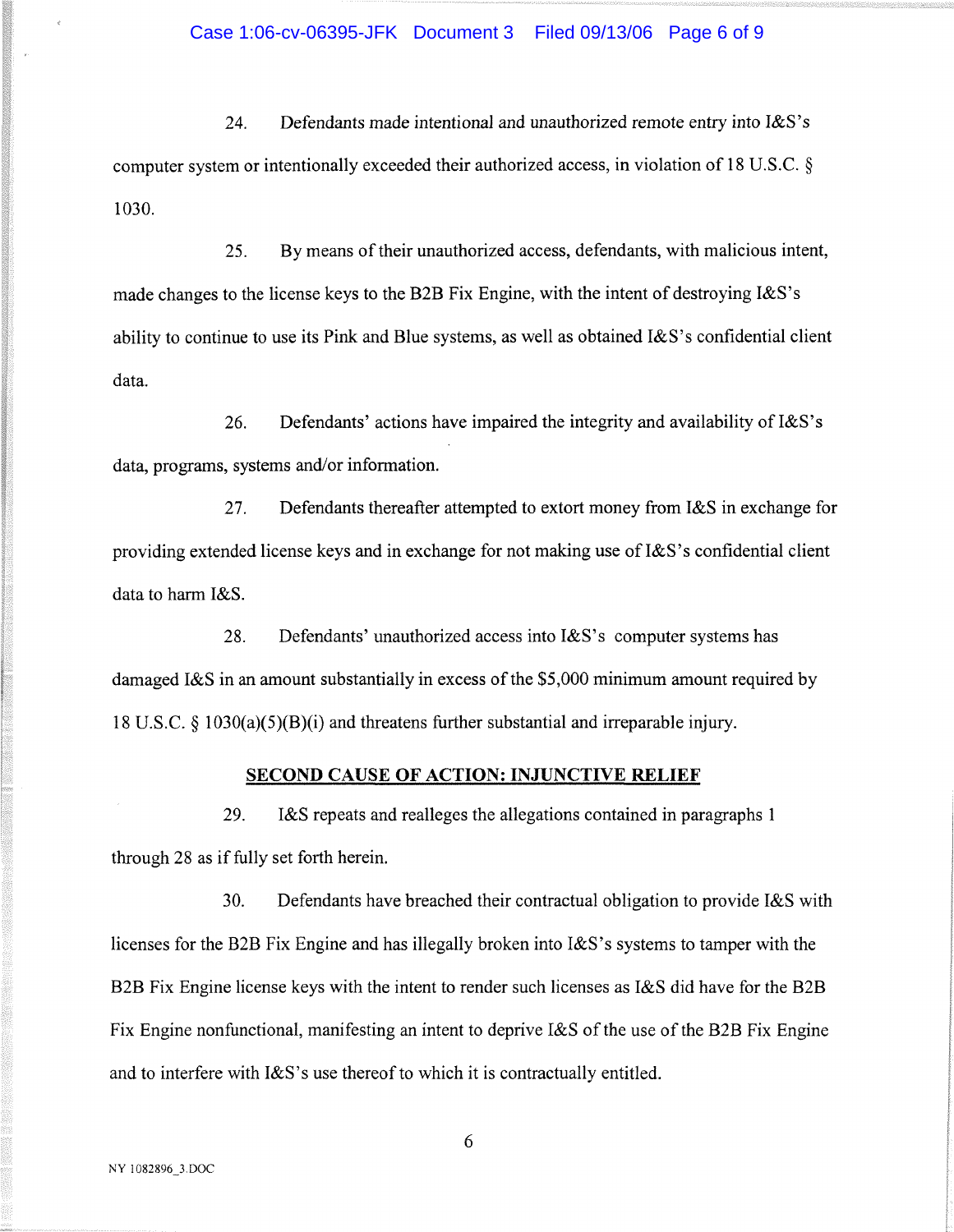#### Case 1:06-cv-06395-JFK Document 3 Filed 09/13/06 Page 7 of 9

31. Defendants have also made unauthorized copies of I&S's confidential client data and have threatened to make use of this client data in a manner detrimental to I&S.

32. I&S has fully performed its obligations under both the Pink Agreement and Blue Agreement.

33. I&S is entitled to an injunction requiring defendants to provide nonexpiring license keys for the B2B Fix Engine and forbidding defendants from interfering with I&S's right to use and operate the Blue and Pink products, including the B2B Fix Engine software, from interfering with I&S's business, from making any use of the data obtained through a violation of 18 U.S.C. § 1030, as well as ordering the return of all I&S data obtained through a violation of 18 U.S.C. § 1030.

34. I&S has no adequate remedy at law. Injunctive relief is necessary in order to prevent I&S from suffering immediate, substantial and irreparable injury.

## **THIRD CAUSE OF ACTION: TRESPASS TO CHATTEL**

35. I&S repeats and realleges the allegations contained in paragraphs 1 through 34 as if fully set forth herein.

36. Defendants had access to I&S's computer systems for the sole purpose of testing the Blue and Pink software.

37. Defendants exceeded their authorized access when they entered said systems and searched for and altered the expiration period for the B2B Fix Engine license keys and made copies of I&S's confidential data.

38. Defendants' alteration of the expiration period for the B2B Fix Engine license keys caused harm to I&S's computer system.

 $\overline{7}$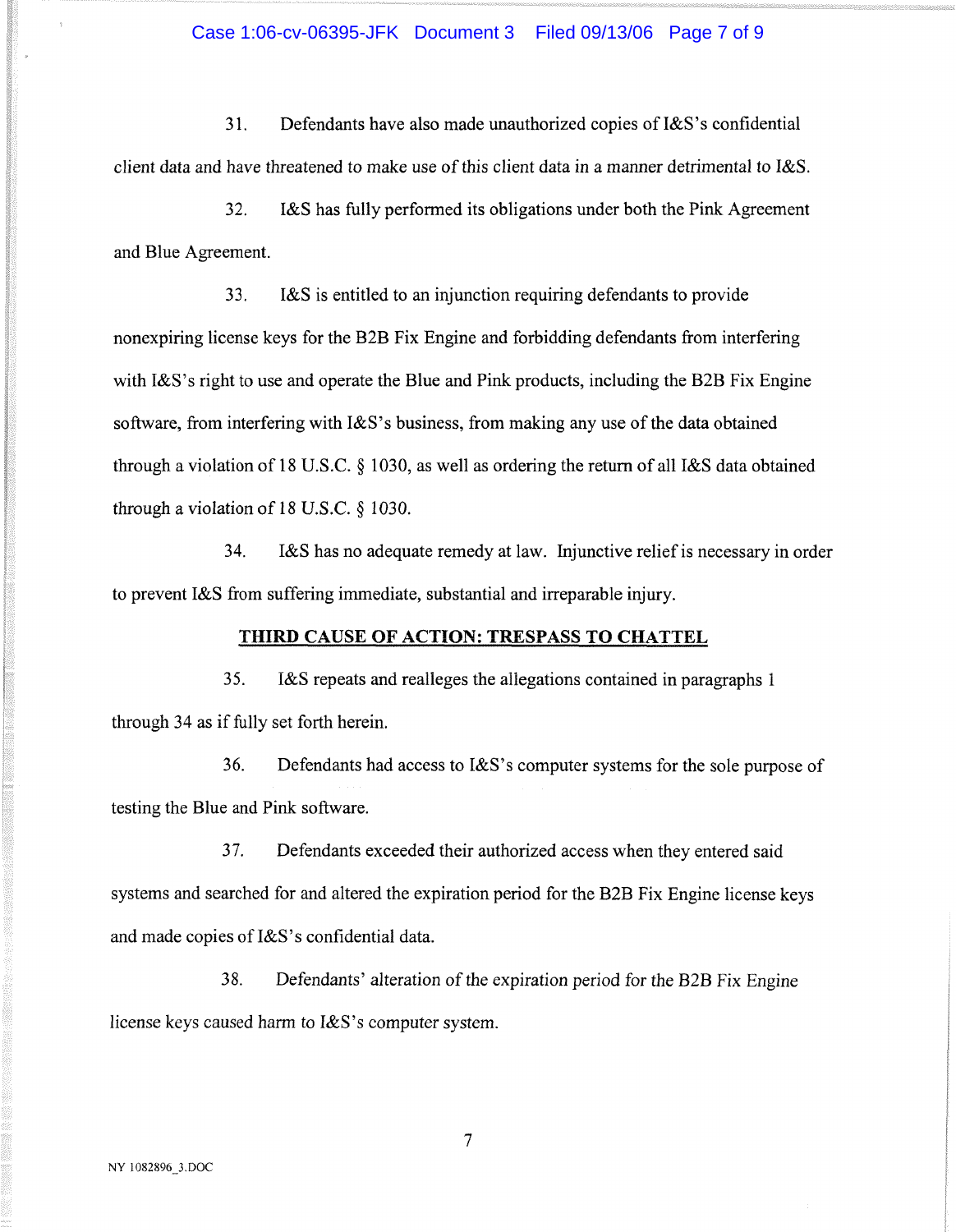### **DEMAND FOR RELIEF**

WHEREFORE, I&S requests the following relief:

(a) Temporary, preliminary and permanent injunctive relief ordering defendants to specifically perform B2B's obligations under the Pink and Blue Agreements and to provide I&S with nonexpiring license keys to the B2B Fix Engine necessary for the operation of the Blue and Pink Programs;

(b) Temporary, preliminary and permanent injunctive relief enjoining the defendants, and their respective officers, agents, servants, employees and attorneys, and those persons in active concert and participation with them who receive actual notice of the Court's order by personal service or otherwise, from interfering with I&S's right to use and operate the Blue and Pink software, including the B2B Fix Engine software, from interfering with I&S's business, and from making any use of the data obtained through a violation of 18 U.S.C. § 1030, as well as ordering the return of all I&S data obtained through a violation of 18 U.S.C. § 1030;

(c) Damages in an amount to be determined at trial, to be awarded against the defendants jointly and severally;

(d) Punitive damages, costs and attorney fees, to be awarded against the defendants jointly and severally; and

8